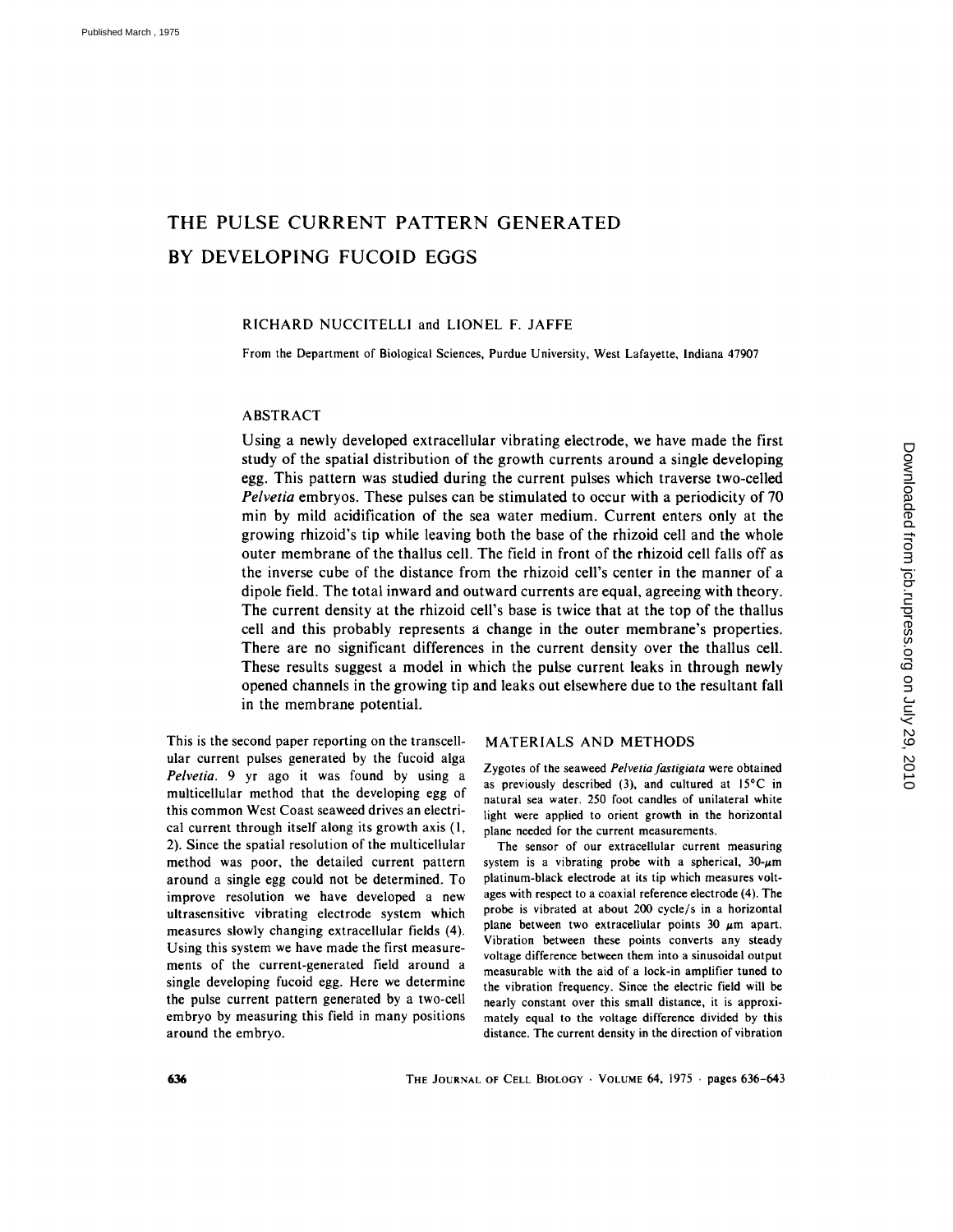and at the center of vibration is then given by this field multiplied by the medium's conductivity.

We have found that the current pulses can be stimulated during the two-cell stage by slight acidification of the sea water with HCI from the natural pH of 8.2 to between 6 and 6.5. By using this technique we could systematically study the pulse field at various positions near the embryo as well as investigate the field's fall off with distance.

The initial procedures for these two types of experiments were identical. *Pelvetia* eggs were fertilized and allowed to develop in natural sea water until the first cell division around 24 h after fertilization. The culture dish was then moved to an inverted microscope and the vibrating probe was positioned outside the embryo at the desired point. The medium was exchanged with the lower pH sea water over a 2-min period, using a coupled, two-syringe system so that the amount of new medium added was exactly equal to the amount of liquid withdrawn. This was done to maintain a constant fluid level which minimized probe disturbance.

## RESULTS

During the two-cell stage the pulses account for about one-fourth of the total spontaneous current and occur at an average frequency of 5 per hour (8). Some typical current pulses are illustrated in Fig. 1. They normally occur quite sporadically, often in large groups with very few pulses for hours in between. This makes it difficult to carry out a systematic study of the current pattern, so we sought ways to stimulate pulsing. After unsuccessful attempts with bursts of light and externally applied current, we found that slight acidification of the medium often stimulated pulses within a few minutes of the change and once or twice thereafter at  $70-80$ -min intervals as shown in Fig. 2. This periodicity was observed for both the inward pulses at the rhizoid tip (Fig. 2  $a$ ), and the outward pulses at the rhizoid base and the thallus cell (Fig.  $2 b$ ).



FIGURE  $1$  (a) A group of inward current pulses recorded in front of a I-day old growing *Pelvetia* embryo. (b) A group of outward current pulses recorded normal to the base of the rhizoid.cell. Indicated current densities are at the point of measurement.



FIGURE 2 Pulse frequencies at various times after lowering the pH. (a) A total of 118 inward pulses were measured at the rhizoid tip. The dotted line represents the average pulse frequency at this stage under natural conditions. (b) A total of 100 outward pulses were measured leaving the thallus cell and rhizoid cell's base. Bars in both histograms indicate the 90% confidence limits for the expectation of a Poisson variable (9).

This suggests that the pulses seen entering the rhizoid are the same ones leaving the rest of the embryo rather than representing independent events at each position.

We also find that these stimulated current pulses have the same shape and average amplitude as the spontaneous pulses. The average frequency for the stimulated pulses is actually lower than the spontaneous frequency but the pulsing is much more regular and predictable. Thus, during the 0.5-h interval around the 70-min mark we could expect about three pulses to occur.

In order to determine the pulse current pattern we have studied 80 two-celled embryos with a total observation time of 236 h in acidified sea water. The stimulated pulses were measured at seven different positions around the embryo (shown in Fig. 3) while the probe was vibrated as close to the embryo as was safe.<sup> $1$ </sup> We usually vibrated the probe normal to the embryo's surface to measure the component of the current crossing the membrane in that area. We have found that positive current enters only at the growing tip of the rhizoid cell and leaves the embryo at all points below the rhizoid cell's center. Fig. 3 summarizes the results of this study, indicating the number of pulses and the current direction in seven positions around the

<sup>&</sup>lt;sup>1</sup> The smallest safe gap between the probe and the plasma membrane is about 20  $\mu$ m. If the probe gets much closer it may hit the intervening cell wall and yield artifactual signals.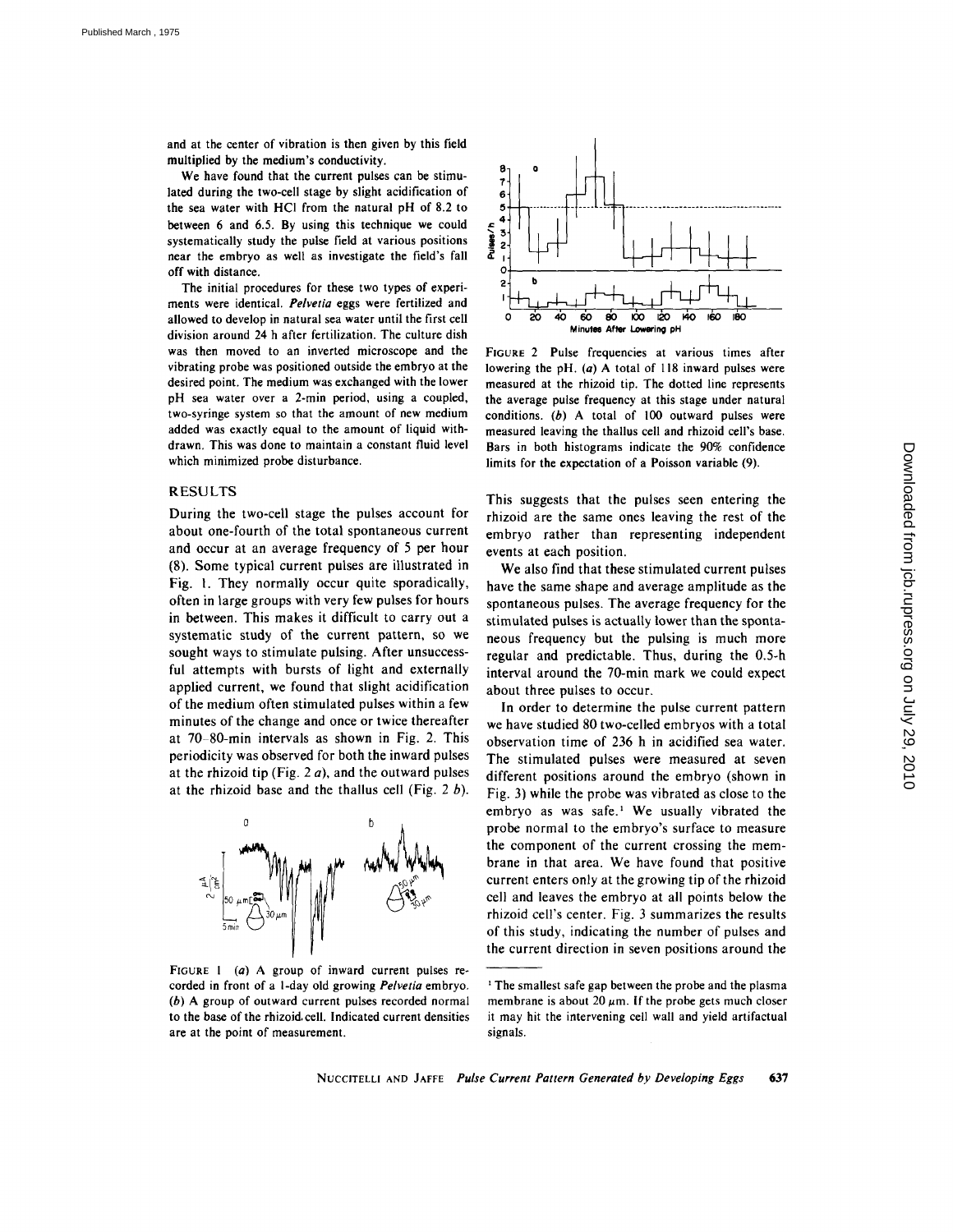| Probe Position | No.Eggs<br>observed | Total h<br>observed | No. of<br>Pulses | Pulse<br>Direction |
|----------------|---------------------|---------------------|------------------|--------------------|
| щ              | 14                  | 42                  | ΠВ               | inward             |
|                | 10                  | 30                  | 10               | 4out;6in           |
|                | 14                  | 29                  | 72               | towards tip        |
|                | 16                  | 33                  | 40               | outward            |
|                | 8                   | 33                  | $\overline{17}$  | outward            |
|                | 8                   | 36                  | 15               | outward            |
|                | 10                  | 33                  | 28               | outward            |

FIGURE 3 Current pulse data summary.

embryo. The largest number of pulses per unit time was recorded entering the growing tip where the current density is the highest. The larger the current density, the larger the number of pulses which will be above the noise level of our vibrating probe. We recorded fewer pulses per unit time at other points around the embryo because the current densities were smaller and more pulses fell below the noise level, this becoming undetectable. The peak-to-peak noise level in sea water is typically  $0.3 \mu A/cm^2$  over a 2-min interval using a 10-s time constant. Only pulses with amplitudes greater than this noise level were counted.

When vibrating normal to the center of the rhizoid cell only 10 pulses were observed in 30 h, and of these 10, four were outward and six were inward pulses. Since the pulse frequency is so low here and the net current is essentially zero, the center of the rhizoid cell appears to be the center of this stimulated pulse *current dipole. 2* 

In order to plot this current pattern we must determine the relative current density during a pulse at many points around the embryo. Since all the current enters at the rhizoid tip, the current pattern can be described by expressing the outward current density at each position as a fraction of the inward rhizoid current. However, we had only one vibrating probe and could not move it fast enough around the embryo to observe both an entry and an exit position during a single pulse. We solved this problem by recording the pulses in each position

for many hours and plotting the pulse amplitude distribution for each position. By then comparing this amplitude distribution with that at the rhizoid tip we could determine the attenuation factor for each point. Fig. 4 illustrates this method of comparing amplitude distributions. The amplitudes are plotted on a log scale so that the multiplicative attenuation factors can be determined by shifting one curve over to coincide with another (analogous to the slide rule principle) and then taking the ratio of amplitudes. The relative current densities determined in this way are listed in Fig. 6 as they would appear during an average current pulse. This procedure is based on the fact that an inward current pulse at the rhizoid tip must result in a corresponding outward pulse along the lower area of the embryo to complete the current loop and the assumption that the probe is not disturbing the embryo (the basis for this assumption is discussed later).

The results presented thus far are based on measurements of current densities 50  $\mu$ m from the embryo's surface. Since we want to know the current density crossing the cell surface we must extrapolate to this surface based on the field's fall off with distance. We determined this fall off in front of the rhizoid tip with the second set of experiments.

The basic approach of the fall off study was to measure the field during the same pulse<sup>3</sup> at two different distances from the rhizoid tip. This was possible because we could move the probe between

<sup>2</sup> This should not be confused with an electrostatic dipole formed by two opposite charges. Here we have an ion *current* entering one end of the rhizoid cell while leaving the opposite end, and thus forming a *current* dipole with its center at the center of the rhizoid cell (6).

<sup>3</sup> Pulses complete their initial rise in about 20 s and have an average duration of 100 s. For about 30 s after the initial rise, their amplitude is large enough for easy measurement while falling slowly.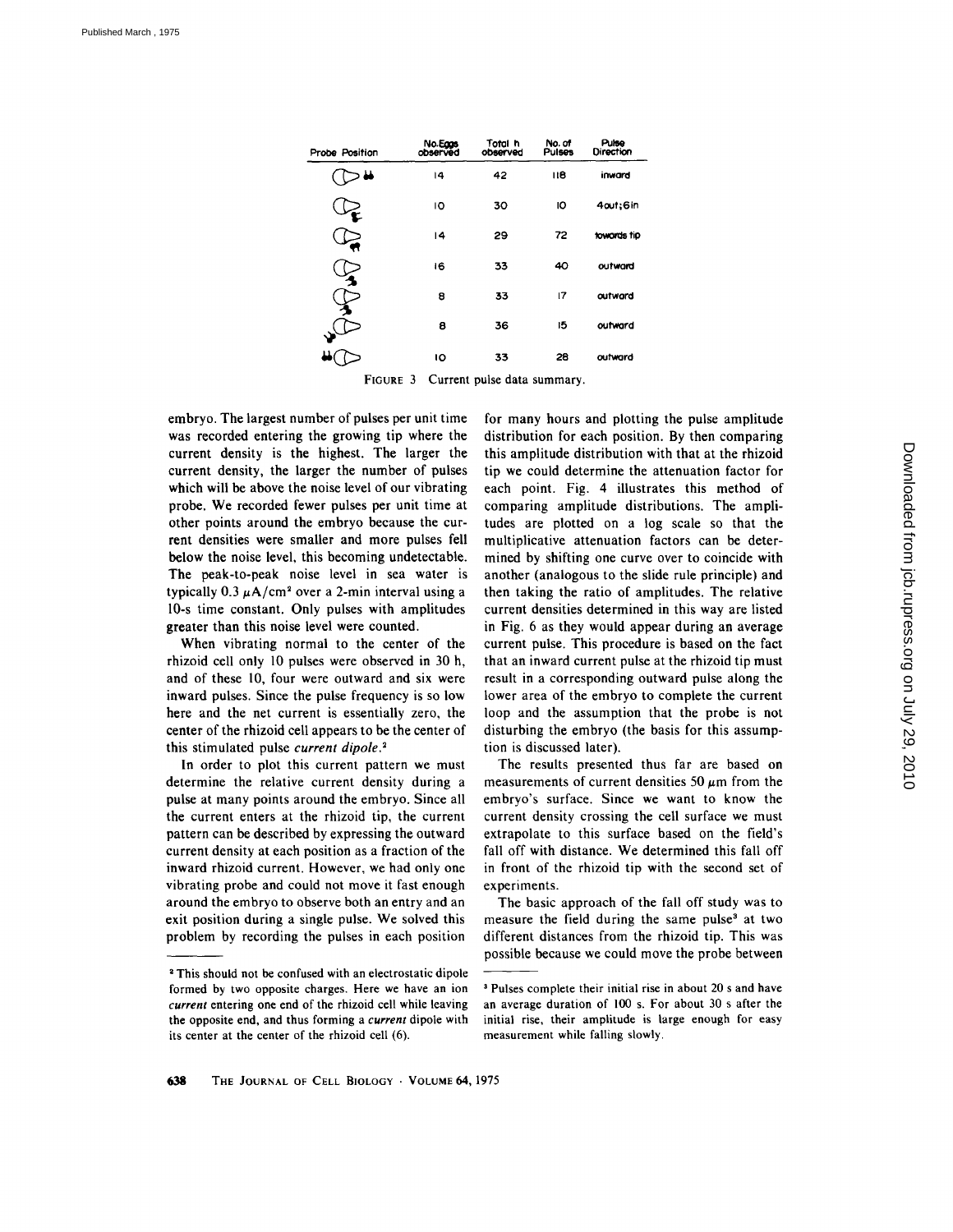

FIGURE 4 A comparison of the pulse amplitude distributions at two positions. (a) The amplitude distribution of 118 pulses entering the rhizoid tip. The solid line is an approximate fit to the histogram, The dotted line is the curve in Fig. 4 b shifted over to estimate the relative current density at the rhizoid base. The frequency is the number of pulses in the indicated amplitude range divided by the total observation time. Indicated amplitudes are at measuring point.  $(b)$  The amplitude distribution of 40 pulses measured leaving the base of the rhizoid cell. Both Figs.  $4a$  and  $b$  are plotted on a semilog scale.

two points in 2 s while recording with a 3-s time constant. So within 9 s after moving to a new position we could measure 95% of the signal. After a pulse had completed its initial rise we moved back and forth between two positions in front of the rhizoid (as illustrated in Fig. 5), spending 11 s **for** each measurement. This was done a number of times and the ratios of the current densities in the two positions were averaged resulting in one point in Fig. 5. We did this for three pairs of positions 13, 23, and 37  $\mu$ m apart with a total of 52 measurements on 12 different two-celled embryos. Since the center of the rhizoid cell is the center of the current pattern, the probe's position in this field was considered as the distance between that point and the center of vibration. The starting position was always 100  $\mu$ m from the rhizoid cell center and we then moved back and forth between this reference position,  $\vec{r}$ , and one of the other positions, r, farther from the tip. The solid lines represent the theoretical inverse square, cube, and fourth power field fall off.

$$
i/\bar{i} = (r/\bar{r})^{-n}
$$
 for  $n = 2, 3, 4$ .

The experimental points agree quite well with the with the theoretical inverse cube fall off as expected for this current dipole field (6).

This result made the extrapolation at the rhizoid tip straightforward. The average distance from the rhizoid cell's center to its tip is 50  $\mu$ m and it is another 50  $\mu$ m to the center of vibration. Consequently, the pulses measured outside the tip would be expected to be  $(100/50)^3 = 8$  times larger at the surface. To determine this extrapolation factor for



FIGURE 5 Relative current density vs. distance from the rhizoid cell's center. Reference current density, i, was measured at a distance  $\bar{r} = 100 \ \mu \text{m}$  in front of this center. Bars indicate standard errors. Solid lines are plots of  $i/\overline{i} = (r/\overline{r})^{-n}$  for  $n = 2, 3, 4$ .

the other positions studied we could not determine the fall off empirically because the pulses were generally much smaller. Instead we have based the extrapolation on the observed field pattern. Since the rhizoid cell has current both entering the tip and leaving at the base, the pattern resembles a dipole, and indeed falls off like a dipole in front of the tip. Therefore, as a first approximation to the fall off at the base of the rhizoid cell we again used the inverse cube relation.

However, only outward currents were measured at the positions around the thallus cell which are relatively far from the current sink at the rhizoid tip. The current pattern here thus resembles that surrounding an isolated current source. This field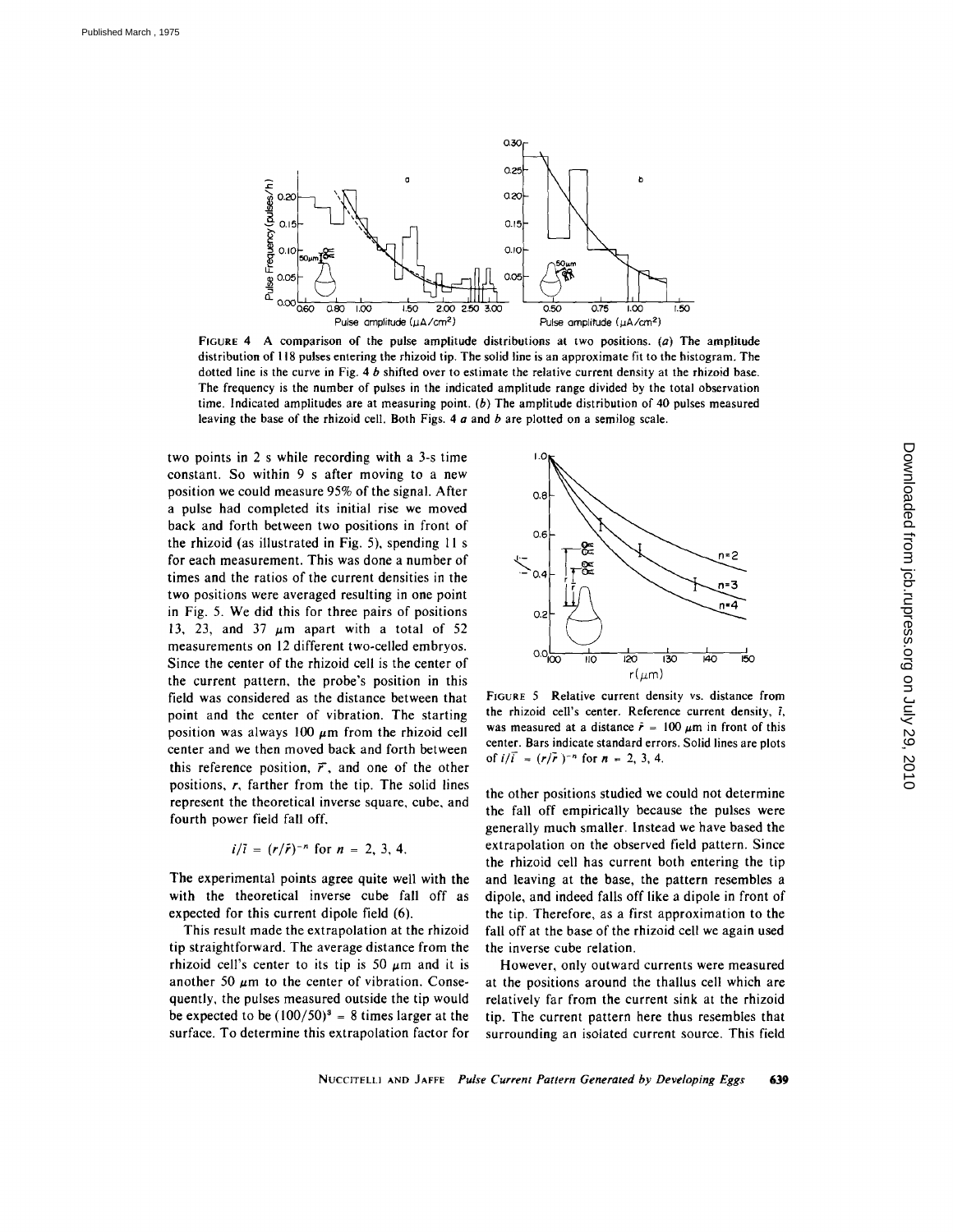is known to fall off with the inverse square of the distance. Therefore in calculating the extrapolation factors for the thallus we have assumed that the field falls off with the inverse square of the distance from the center of this cell. These extrapolation factors are all listed in Fig. 6.

density at the center of probe vibration by the corresponding extrapolation factor. This pattern is illustrated in Fig. 7. There are large changes in the membrane current densities between the tip and rhizoid center, between this center and the rhizoid base, and between the rhizoid base and the thallus cell. No net current crosses the membrane at the center of the rhizoid cell. This is a membrane

The final current density pattern at the surface is arrived at by multiplying the measured current

| Probe Position | Current density at<br>point of measurement<br>$\mu$ A/cm <sup>2</sup> | Extrapolation<br>factor | Current density at<br>embryo surface<br>uA/cm <sup>2</sup> | Surface area which<br>current crosses<br>$cm2$ x $105$ | Current crossing<br>membrane<br>рA |
|----------------|-----------------------------------------------------------------------|-------------------------|------------------------------------------------------------|--------------------------------------------------------|------------------------------------|
| 44             | ۰ı                                                                    | 8±3                     | -8                                                         | 3.8                                                    | $-304$                             |
|                | $\circ$                                                               |                         | O                                                          |                                                        | $\circ$                            |
|                | $+0.8$                                                                |                         |                                                            |                                                        |                                    |
|                | $+0.6$                                                                | $3.2 \pm 2$             | $+1.9$                                                     | 8                                                      | +152                               |
|                | $+0.3$                                                                | 3.511                   | $^{\ast}$                                                  | 10.5                                                   | $+105$                             |
|                | $+0.2$                                                                | $3.5+1$                 | $+0.7$                                                     | 9.3                                                    | + 65                               |
|                | $+0.3$                                                                | 3.511                   | $+1$                                                       | 3.8                                                    | $+38$                              |
|                |                                                                       |                         |                                                            | total current                                          | $+56$                              |

FIGURE 6 Current densities measured around the two-celled embryo during an average current pulse. The extrapolation factors listed are extrapolations to the embryo's surface  $\pm$  the maximum estimated error.



FIGURE 7 Current pattern generated by the two-celled *Pelvetia* embryo. (a) Numbers indicate the current densities ( $\mu A/cm^2$ ) at the indicated measuring positions during an average pulse. The arrows represent the magnitudes and directions of the currents along the measurement axes. The surface area zones used in the calculation of the total current are drawn to scale. T marks the membrane transition zone. The dashed line represents the cross wall between the two cells and is also a zone boundary. (b) The spatial current pattern inferred from the current density measurements. Relative line densities indicate relative current densities (line densities are to be read per unit length normal to the lines).

640 THE JOURNAL OF CELL BIOLOGY · VOLUME 64, 1975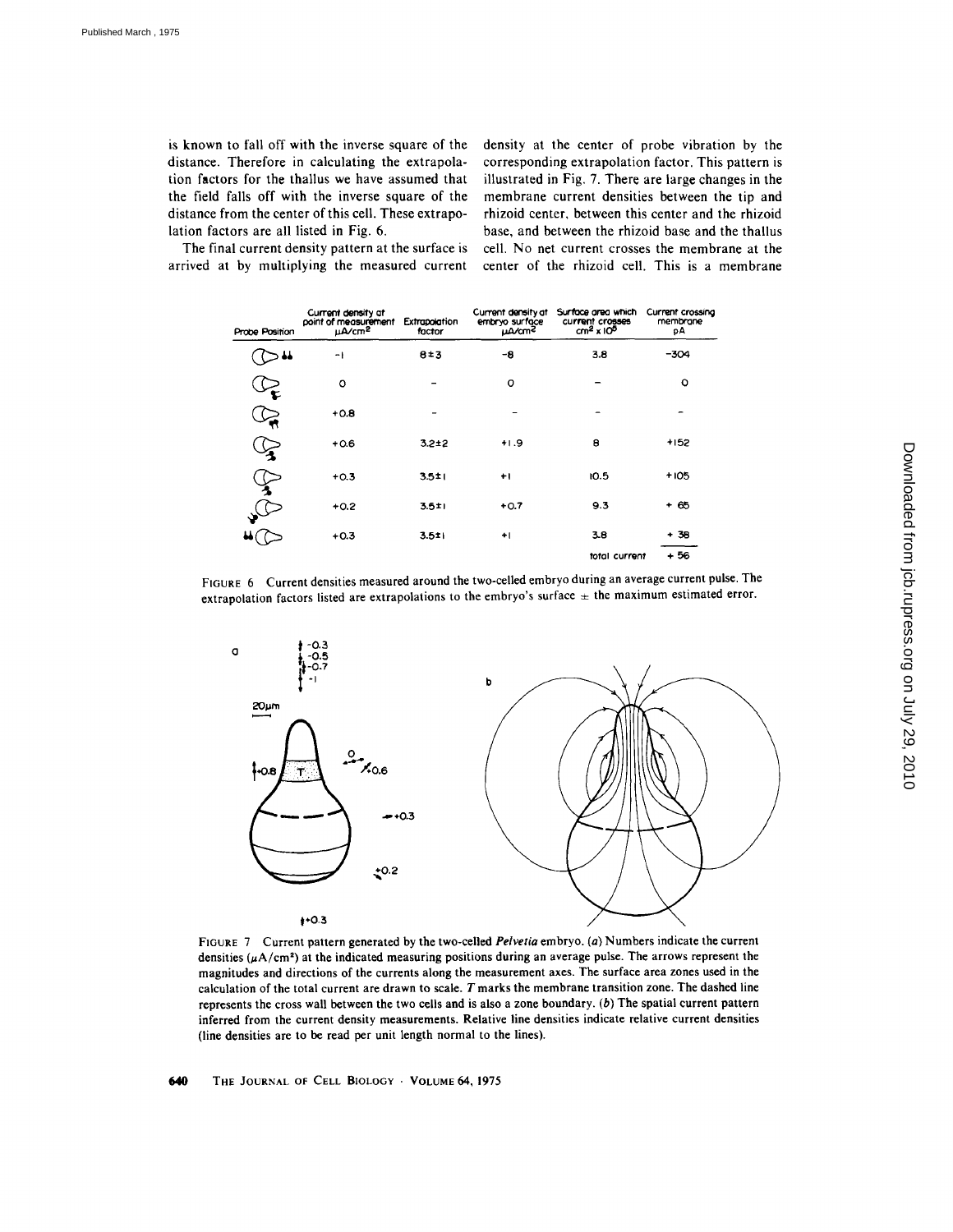transition region over which the current crossing the membrane reverses direction. There is no significant change in the current density along the thallus cell, but the current density at the rhizoid base is twice that at the thallus, suggesting a change in the membrane properties over that region.

One check on the credibility of this current pattern would be to determine if the total inward and outward currents were equal. We have made this calculation by multiplying the embryo's surface area corresponding to each probe position by the current density crossing that area. The area of current entry was found to extend  $30-50 \mu m$  below the rhizoid's tip. We somewhat arbitrarily assumed that the inward current density over the terminal 40  $\mu$ m is the same as that at the tip and is neglible thereafter. The outward current region was divided into four zones as indicated in Fig. 7 a. The areas of all of the zones and their corresponding current densities are listed in Fig. 6. The calculated total inward and outward currents differ only by 18%. While the integration procedure is somewhat arbitrary, this result still helps to verify the current pattern shown in Fig. 7 b.

# DISCUSSION

These extracellular current measurements give the first detailed picture of the electrical current pattern around a single growing embryo, and show that the field in front of the growth tip falls off as the inverse cube of the distance from the center of the rhizoid cell, This field fall off agrees well with the theory for a dipole field pattern and thus lends support to the reliability of the measurements. This reliability is also supported by the near equality of the total inward and outward currents calculated from the measured current densities.

The largest current density in this field is found where current enters the rhizoid tip. This is also the area with the greatest morphological change and the site where new membrane and cell wall appear. The evidence for this tip growth is partly based on observations of embryos after coating them with  $0.1$ - $\mu$ m anion exchange beads. After some further growth one sees a strikingly bald, bead-free anterior region which is about as long as the total increase in length after coating the wall. Tip growth is also indicated by more exact demonstrations in a variety of similar systems, e.g., growing *Chara* rhizoids (10). It therefore appears that current entry is restricted to the growth region of

the embryo. This fact leads to a simple model of membrane control.

The simplest assumption is that this current entry at the tip during a pulse is a result of the opening of leaks or channels in the growth region. The current would then leave elsewhere only because of the resultant few millivolt fall in the membrane potential (12). There is therefore no need to assume any change in the membrane's properties other than at the growth point. We will see that this simple model is also supported by the homogeneous current density leaving the thallus cell.

The current densities around the rhizoid cell vary a great deal suggesting very sharp resistance changes along the rhizoid membrane. The first large membrane change appears between the active tip and the rhizoid center where no current passes at all. This suggests that the membrane resistance of the transition region at the rhizoid center is much larger than at the tip where there appears to be a localization of ion channels. The second change appears between the center and base of the rhizoid cell membrane. At the base there is a large outward current density which is one-fourth of the inward current density at the tip. The third sharp change is across the cross wall between rhizoid and thallus cells. The current density falls in half in this region, suggesting either that the membrane between the two cells poses a considerable resistance to the current or that there is a concentration of channels at the rhizoid base. We believe that the latter is more probable for two reasons. First, intracellular measurements using a two-electrode method indicated that no very gross electrical barrier could be normally present between these cells  $(11)$ . Secondly, most plant cells are known to have plasmodesmata between them which should allow easy ion movement between cells. Hence, the change in current density in this region is more likely to be due to a concentration of channels at the rhizoid base.

The pulse current densities near the thallus cell membrane at the positions studied show no significant variation along the membrane. This, along with its unchanging and uniform appearance, suggests that the thallus cell's outer membrane presents a fixed and uniform resistance to current "injected" into this cell during a pulse. This conclusion is also supported by intracellular potential measurements which record the pulses as relatively small membrane depolarizations of only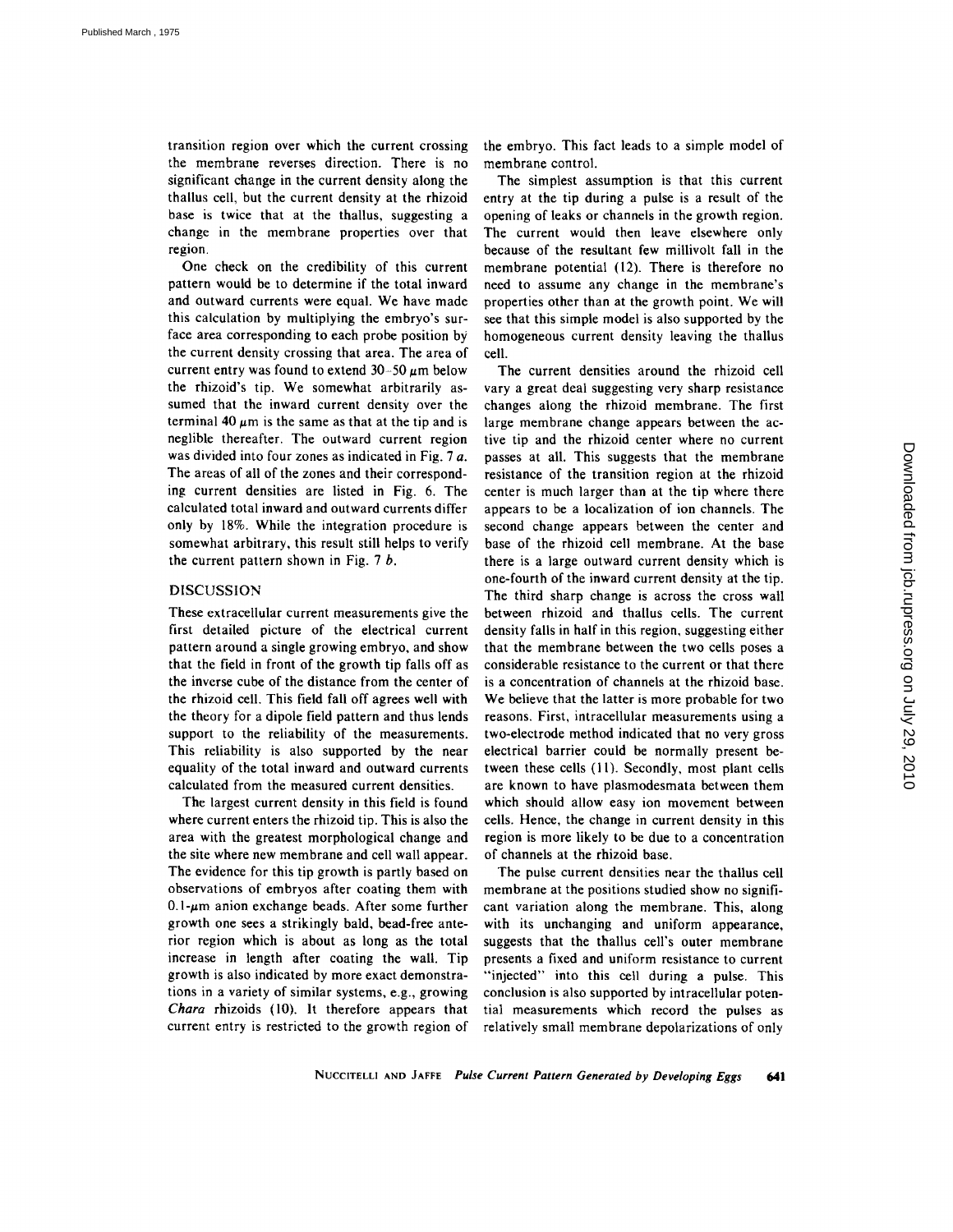2-6 mV (12). If the membrane resistance changed during a pulse, we would expect much larger membrane voltage changes. This fixed and uniform thallus resistance is consistent with the simple model presented in which the growth tip is the active membrane region.

A comparison of the magnitude of these voltage changes with the predicted depolarizations based on resistance and extracellular current data leads to a further insight concerning the membrane's properties. Measurements of the fucoid embryo's *average* membrane resistance when it is not pulsing yield a figure of 1.2  $k\Omega/cm^2$  (12). The larger depolarizations of about 6 mV presumably correspond to the larger pulses in which a peak of about  $1 \mu A/cm^2$  leaves the thallus cell. 6 mV/1  $\mu A/cm^2$ yields a value of 6 k $\Omega$ /cm<sup>2</sup> for the thallus cell's membrane resistance during a pulse. If we reject the unlikely possibility that this resistance increases during a pulse, the discrepancy between these two values (6 and 1.2 k $\Omega$ /cm<sup>2</sup>) suggests that even during nonpulsing times when only the steady component of the current traverses the cell, the thallus cell's membrane resistance is much higher than average. This implies that the rhizoid membrane resistance is probably an order of magnitude *lower* than average. This inference is easily consistent with our working model in which current leaks into the growing region of the embryo.

The systematic study of the current pattern was possible due to the improved control over pulse occurrence which followed the sudden increase in hydrogen ion concentration. This sudden increase imposed a 70-min periodicity on the pulsing and considerably increased the pulse frequency around the 70-min mark. Such a response suggests that the pH change is affecting some internal control mechanism which somehow influences the likelihood of pulse occurrence. This may be similar to the slowly changing global control factor suggested in the first paper (8) to explain the occurrence of consecutive pulses with the same amplitude.

We think that this apparent internal control is strong evidence that the vibrating probe is *not*  stimulating the electrical activity. There are two further points supporting this conclusion. First, intracellular measurements indicated the same number of pulses per unit time in the absence of vibration (12). Secondly, both pulse frequency distributions in Fig. 2 show the same three peaks at the same times regardless of probe position. So we find the same pulse frequency pattern even when the probe is far from the active rhizoid tip region. There does seem to be a small discrepancy in the magnitudes of the pulse frequencies in the third peak which may suggest slight probe interference after several hours, but there is no suggestion of probe stimulation.

The description of this extracellular field naturally raises the question of cell interactions by way of the field. Can one embryo influence the growth direction of another through its extracellular voltage gradient? We think that this is quite unlikely. We have confirmed Lund's 1923 report that at least 10 mV must be imposed across a developing fucoid egg to initiate rhizoid growth at the egg's positive pole (7, 5). However, even if one egg were touching the rhizoid tip of another, the voltage gradient across the egg due to current entering the tip of the other would be only about  $1 \mu V$  during the large pulse and less on the average. Thus, the natural extracellular field is at least 10,000 times too small to orient a neighboring egg.

Finally, we want to emphasize that this current pattern is based on current *pulse* observations and may not represent the pattern for the steady current. We have not yet studied the steady pattern because this current is much smaller and very near the vibrating probe's noise level. However, when the average steady current decreases, the current in the pulses increases under natural conditions (8), so these two components of the current complement each other and probably have the same general function. We are not certain of this function, but the pulse current pattern is consistent with our working hypothesis that the current provides an electrical force to pull vesicles to the growth point. The pattern shows that the internal current (and thus the internal field) is concentrated in the region beneath the growth tip. This hypothesis is also supported by the earlier findings that the growth rate is proportional to the steady current and that this current begins before germination (I, 8). Since pulse function would be clearer if we knew the ionic composition of this current, we plan to determine the main ions involved by studying the pulses while varying extracellular ionic concentrations.

We wish to thank Mr. Eric Henss of our machine shop for his skilled fabrication of the medium exchange system and other parts of the vibrating probe.

This investigation was financially supported by a U. S. Public Health Service biophysics predoctoral training grant to Richard Nuccitelli and a National Science Foundation research grant to Lionel Jaffe.